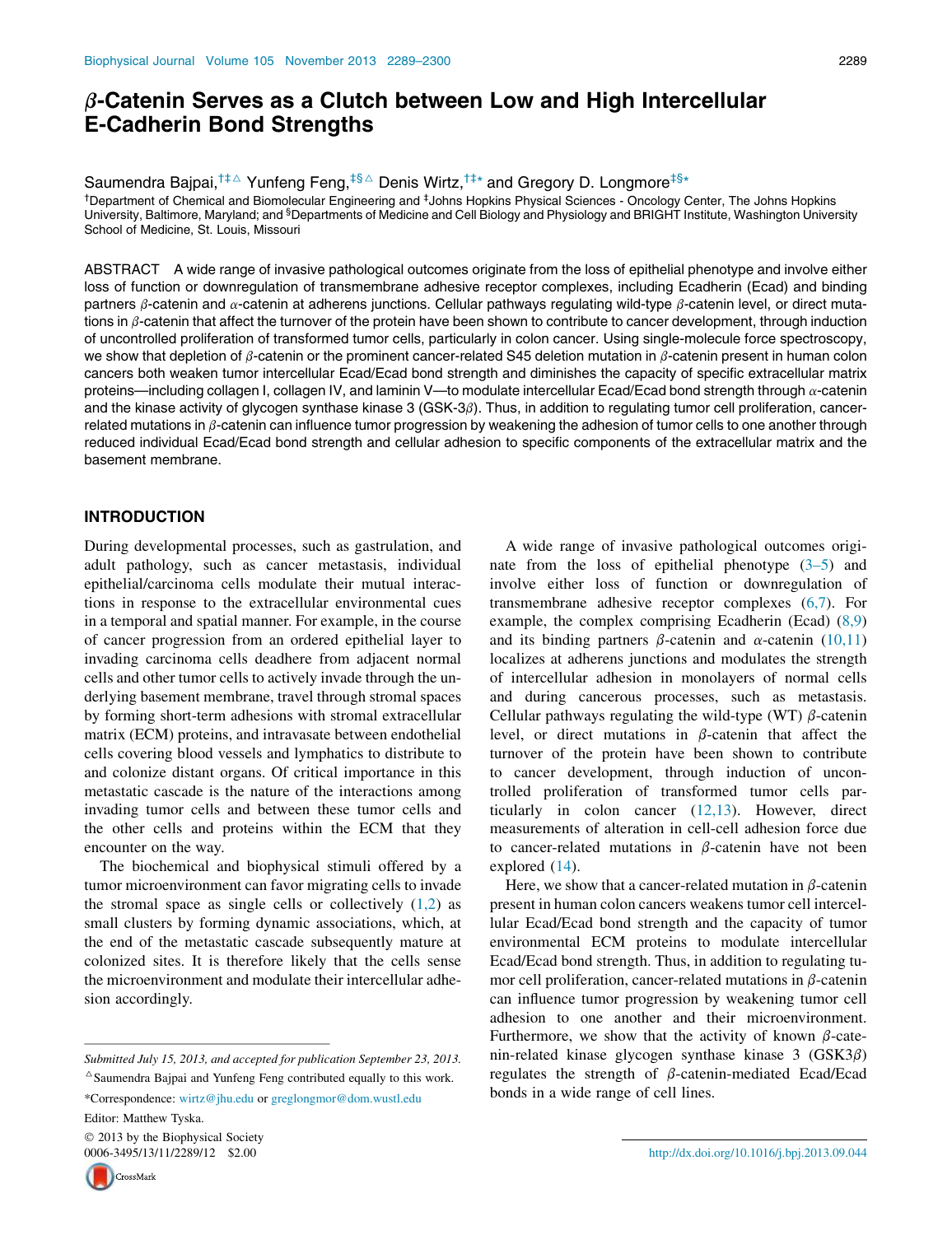# MATERIALS AND METHODS

#### Cell culture

McCoy's 10A modified medium (GIBCO) was supplemented with 10% fetal bovine serum (ATCC) and 1% penicillin/streptomycin (Sigma). For regular culture, cells were plated to 75% confluence in T25 flasks, trypsinized for 2 min at 37 $\degree$ C and 5% CO<sub>2</sub>, resuspended in suspension medium, and replated in T25 flasks at 1:10 dilution. HBSS buffer was used for all washing steps. For preparing dishes for single-molecule force spectroscopy, ~10,000 cells were plated into 60 mm culture dishes (either uncoated or precoated with an ECM molecule) and incubated for up to 2 days to form small colonies (4–10 cells). Immediately before the experiments, cells were switched to prewarmed serum-free medium supplemented with HEPES to maintain pH.

#### Single molecule spectroscopy

#### Preparing atomic force microscopy (AFM) cantilevers

MSNL-AUHW cantilevers (Veeco, NY) with a nominal force constant of 10 pN/nm were used for all measurements. Cantilevers were gently washed for 1 min each in 70% ethanol, 10% HCl cleaning buffer, ultrapure water, and 95% ethanol. After drying on a clean surface, the cantilevers were placed gently for 5 min in a dish containing acetone. The cantilevers were then either incubated in phosphate buffered saline (PBS) until ready for experiment or further treated for coating the surface with ECM molecules. For certain experiments, to let the cells adhere properly to the surface, 0.5 mg/ml streptavidin was used to coat the cantilevers.

#### Coating culture dishes with ECM

Polystyrene culture dishes (Corning, Lowell, MA) were used for coating various ECM substrates. Briefly, the dishes were washed with ethanol overnight and allowed to dry in a stream of nitrogen. The dishes were immediately coated with a solution of specific ECM. 1 ml of 50  $\mu$ g/ml of human Collagen IV (Millipore, Billerica, MA), 1 ml of 50  $\mu$ g/ml of Engelbreth-Holm-Swarm MatriGel, and 1 ml of 50  $\mu$ g/ml of human laminin V (Abcam, Cambridge, MA) solution were used to coat the dishes. For collagen-I, precoated dishes were used (Corning).

#### Biotinylation of cells for dwell experiments

For experiments requiring a longer contact between cells, biotin was used to allow the cells to bind strongly to the cantilever, following standard protocol (16). Cells were washed thrice with ice-cold PBS and spun down at 1400 rpm for 4 min. Sulfo-NHS-LC-biotin (Thermo-Fisher) was used at a final concentration of 0.5 mg/ml to incubate the cells at  $4^{\circ}$ C, for 30 min. The biotin-labeled cells were washed thrice with ice-cold PBS, supplemented with glycine to quench the residual biotin, and used immediately for loading onto AFM cantilevers.

#### Loading live cells onto AFM cantilevers

An Eppendorf Transjector 5246 (Eppendorf N.A., Hauppauge, NY) was used to place cells on an AFM cantilever. A cell culture dish containing medium with 2% HEPES added was placed on a TE300 microscope with a  $10\times$  Plan-Fluor objective (N.A. 0.3) and a handpulled microneedle was introduced in solution, just over the cantilever. Up to 1000 cells were introduced into the solution near to the end of the cantilever. After the cells settled down at the base of the dish, the microneedle was used to pick up a few cells, which were gently placed on the cantilever, while ensuring that the cantilever was not strained. After the cells were attached, the microneedle was removed from the solution, an incubation chamber was placed over the dish, maintaining the cells at  $37^{\circ}$ C and  $5\%$  CO<sub>2</sub> until they were spread. The dish was then placed in a water-heated incubator until the time of experiment.

#### Generation of force-displacement curves

A pico-Newton sensitive MFP-1D (Asylum Research, Santa Barbara, CA) was used to conduct single-molecule force spectroscopy measurements, as described previously (16–21). Briefly, a cantilever with 1–2 cells attached to it was introduced into a holder. Bending of the cantilever was measured by tracking the reflection of a laser beam from the surface of the cantilever. Postexperiment calibration was also conducted to ensure that the cantilever did not change its bending rigidity during the experiment. The thermal resonance method was used to calibrate the force constant of the cantilever (15) and the photodiode sensitivity was calibrated by impinging the cantilever on a hard substrate and measuring the slope of the corresponding force-displacement curve. Immediately before the experiment, plated cells were incubated in warm serum-free medium supplemented with 2% HEPES. Cells were brought in contact for either 1 or 300 ms, and retracted at a rate of 10  $\mu$ m/s and the force-distance curves were recorded. No more than 30% force-displacement curves yielded a bond rupture event, exhibited in the form of a spike and the frequency of occurrence of single, double, triple, or more than triple bond rupture events was found to follow Poisson distribution, as expected for bond formation over small timescales. In order that the cells did not strain too much and the statistical consistency was maintained, only 30 contacts per cell-pair were allowed before moving to another cell and the force of impingement was controlled so that the cells did not press each other beyond what is physiologically insignificant, in the 50–800 pN range. The integrity of the cells on the cantilever tip was confirmed both before and after the experiments were over. Up to four cell-loaded cantilever tips were used for each experiment to invoke sufficient statistical significance in our results. To negate the hydrodynamic drag on the cantilever during both descent and ascent phase, we zeroed the zero-force slope of the force-displacement curve to obtain the correct loading rate and the rupture force for each bond rupture event. Because continuous cycling of the piezo through the descent-ascent cycle sometimes leads to hysteresis, we ensured that the location of the reflected laser spot on the diode did not deviate from the initial value by  $>10\%$  (16–21).

# Analysis of single-molecule measurements

For each force curve exhibiting a bond rupture, only the last bond rupture was used for computation of the mean bond strength. This ensured that any possible intercadherin cooperativity arising as a result of Ecad cluster formation at the contact site did not affect our measurement of Ecad/Ecad bond strength because the last Ecad/Ecad bond ruptured is free of any cooperative influence. The mean bond strength was obtained for each condition and used for comparison. To ensure that the rupture event was indeed a single bond rupture event, the number of instances of a force-curve with none, one, two, three, or more than three bonds were counted and found to follow a Poisson distribution, thereby ensuring that most of the events registered were single bond rupture events. Analysis of individual waves was done on the IGOR 4.09 platform (Wavemetrics, Lake Oswego, OR)  $(16–21)$ .

# Specificity of measurements

To test that our results indeed represent Ecad-induced adhesion, we carried out control experiments using antihuman-Ecad function blocking antibodies (HECD-1, Zymed Labs) at a concentration of 200  $\mu$ g/ml, for which the cells were allowed to remain incubated at 37 $\degree$ C and 5% CO<sub>2</sub> for 30 min before the experiment. Alternatively, chelating agent EDTA was used to block Ecad-induced adhesion and the corresponding frequency of binding measured to ensure that bond ruptures observed in the absence of EDTA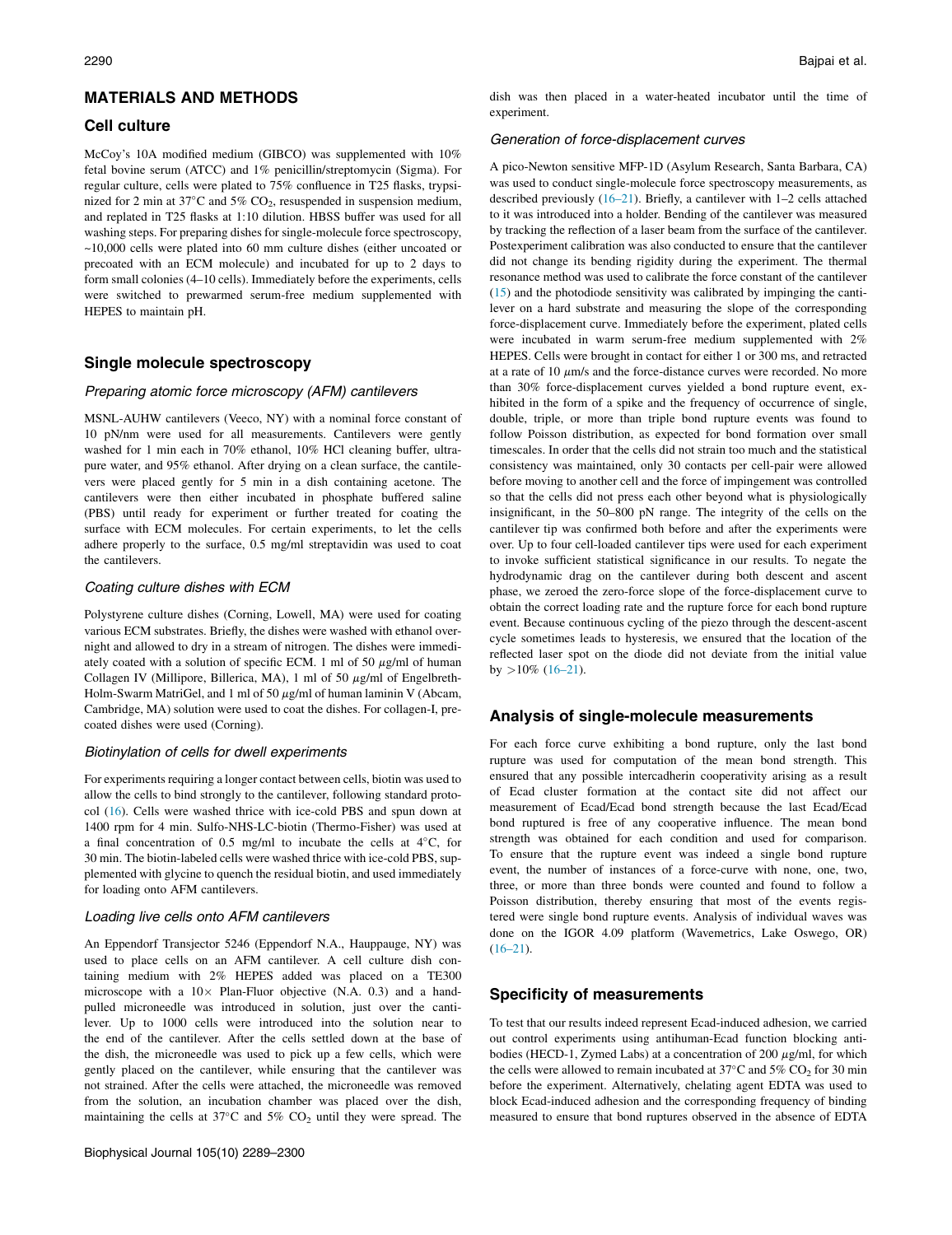were indeed caused by the presence of Ecad/Ecad bonds between adjoining cells (16–21).

# Depletion of targeting genes with lentiviralmediated shRNA

The shRNA sequences targeting the specific genes were selected:  $mh-\beta$ catenin shRNA 2501 GGTGCTGACTATCCAGTTGA; mh-a-catenin shRNA 531 GCTGAAAGTTGTGGAAGAT; mh-GSK3 $\beta$  1979 GGAA GCTTGTGCACATTCA; mh-GSK3 $\beta$  2193 GACCGTGGACAGACC AATA. The lentiviral vectors containing shRNA cassettes were constructed, HCT-derived cells were transduced as described (22).

# Coimmunoprecipitation (CoIP), GST-beads pulldown, and cell fractionation

Subconfluent culture of HCT116-derived cells in 2X p150 culture dishes were washed with ice-cold 1XPBS twice, cells were directly lysed in the dishes with 1 ml of CoIP buffer (20 mM HEPES pH 7.5, 120 mM NaCl, 5 mM NaF, 1 mM sodium orthovanadate, 0.5 mM EDTA, 0.1% NP-40, 1 mM DTT, protease inhibitor cocktail from Sigma), collected with cell lifter, and spun for 10 min at  $12,000$  rpm,  $4^{\circ}$ C. Protein concentrations were determined. 2 mg of cell lysate was used for each CoIP or pulldown. For CoIP,  $2 \mu g$  of mouse monoclonal antibody against  $\beta$ -catenin or mouse IgG were charged to washed protein G sepharose beads. For pulldown,  $2 \mu g$  of GST or GST-Ecad-internal cellular domain fusion protein (plasmid kindly provided by Dr. Cara Gottardi) were charged to glutathione-agrose beads (both were  $20 \mu l$  of 1:1 v/v beads slurry washed with CoIP buffer) at 4°C for 1 h, washed with CoIP buffer three times, incubated with cell lysate for 1 h on a rocker at  $4^{\circ}$ C, and washed with CoIP buffer five times. 20  $\mu$ l of sodium dodecyl sulfatesample loading buffer was added to each set of washed beads, vortexed, and boiled for 5 min.

Western blots were performed as indicated. For subcellular fractionation, medium for cells in 2X p150 tissue culture dishes was removed and cells washed with 30 ml of ice-cold H2O twice. Immediately after removal of the cold  $H_2O$ , the plate was tilted for a few seconds to drain all residue liquid. 0.5 ml of cold hypotonic buffer (20 mM HEPES pH 7.5, 5 mM NaF, 1 mM sodium orthovanadate, 0.5 mM EDTA, 1 mM DTT, protease inhibitor cocktail from Sigma) was added; thereafter, cells were collected with cell lifter (Fisher), transferred to an Eppendorf tube and passed through a 25 gauge needle with a 1-ml syringe 30 times to break up the cells. Cell nucleus and mitochondria fractions were removed by spinning at 8000  $\times$  g for 10 min at 4<sup>o</sup>C, the supernatant was transferred to ultracentrifuge tubes, and spun at  $100,000 \times g$  for 1 h at 4-deg in XL90 Beckmann Ultracentrifuge. The supernatant was collected as the cytosolic fraction, whereas the pellet was dissolved in 0.5 ml of cell lysis buffer (hypotonic buffer plus 150 mM NaCl and 0.5% NP-40) for 2 h on ice, vortexed occasionally, and the mixture was transferred to an Eppendorf tube. After spinning briefly, the supernatant was collected as the cell membrane fraction. Protein concentration was determined. For Western blot, 20  $\mu$ g of proteins were loaded into each lane.

### Statistical analysis

Single bond rupture forces were analyzed and compared as mean  $\pm$  SEM. Statistical significance was tested following the Michelin grade scale, using the one-way analysis of variance (ANOVA) nonparametric test with Bonferroni analysis for multiple comparisons and plotted using commercially available GraphPad Prism software (GraphPad, San Diego, CA). Values of  $p < 0.05$  were considered significant. For each condition other than function blocking anti-Ecad antibody control, no less than 140 clean bond rupture events were analyzed, with a minimum  $N = 3$  independent experiments.

# RESULTS

# The adhesion strength of single intercellular Ecad/Ecad bonds is weakened for cells expressing a cancer-related  $\beta$ -catenin S45 deletion mutant

We first tested the hypothesis that cancer-related mutations in  $\beta$ -catenin, which are associated with enhanced tumor growth, can also weaken the strength of interaction between Ecad molecules on adjoining tumor cells. To do so we turned to the colon cancer cell line HCT116, which is heterozygous for the *CTNNB1* gene—these cells express WT  $\beta$ -catenin and  $\beta$ -catenin containing an S45 deletion ( $\Delta$ 45). From these parental cells (WT/ $\Delta$ 45), WT/- and  $-\Delta$ 45 cells were generated through homologous recombination to delete the S45 or WT  $\beta$ -catenin alleles, respectively (23).

The tensile strength of individual Ecad/Ecad bonds formed between living cells was measured using singlemolecule force spectroscopy (Fig. 1 A). A cell adherent to a cantilever was placed into contact with a cell placed on a substrate for a controlled duration, the upper cell was then retracted at a controlled speed and the strength of individual bonds formed during the time of cell-cell contact measured, as described previously (19). This method allows us to study individual Ecad/Ecad bonds formed during an extremely short duration of cell-cell contact (1 ms), without the confounding effects of an ill-defined number of molecules at the intercellular interface, as in long-term cell-cell adhesion force measurement assays such as the dual-cell micropipette assay (24). By keeping the cell-cell contact force to below half a nano-Newton and allowing bond formation to last for only 1 ms, the assay ensures the formation of very few (typically less than five) bonds during the duration of contact. During retraction of the cantilever, the distance between cells was recorded as a function of time until complete deadhesion marked by an abrupt decrease in force (*red arrows*, Fig. 1  $B$ ). A key advantage of this single-molecule technique is that it is largely insensitive to the levels of expression of adhesion molecules on cell surfaces (16–21), because simultaneous control over the force of impingement and the duration of contact allows for individual bond-rupture events to be registered as separate events on the force-displacement curve  $(Fig. 1 B)$ , irrespective of the number of cell-surface receptors. To test that single-molecule force spectroscopy measured specific adhesive interactions between Ecad molecules, the plated cells were incubated with either a function-blocking anti-Ecad antibody (see Fig. 1 D) or EGTA (Fig. S1 in the Supporting Material) to deplete calcium in the growth medium. In both experiments, the frequency of binding between cells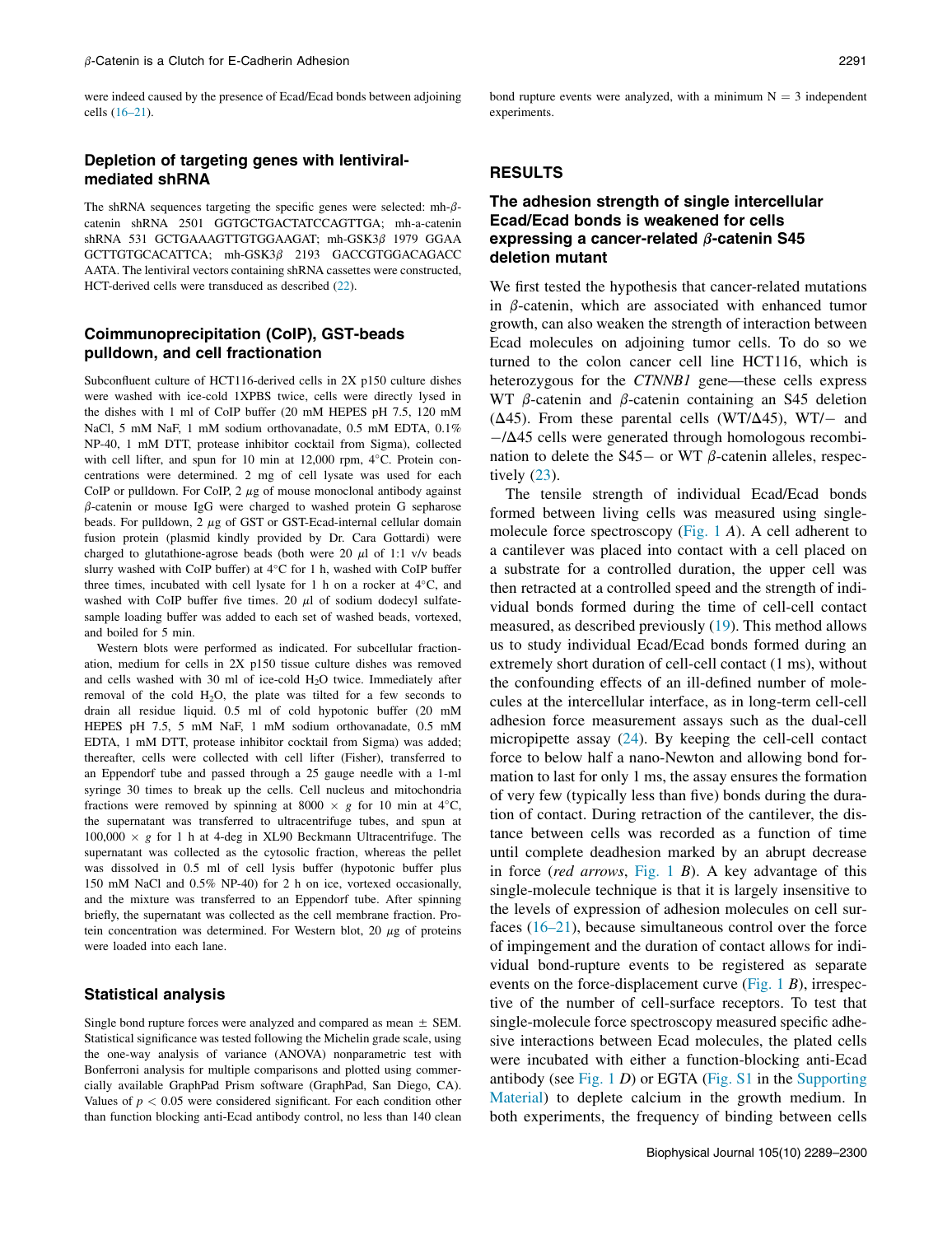

FIGURE 1 The regulation of Ecad-mediated intercellular adhesion at single-molecule resolution. (A) Schematic of the methodology used to measure Ecad/Ecad bond strength between adjoining live cells at single-molecule resolution. An AFM loaded with living cells is brought into contact with cells plated on uncoated or ECMcoated dishes. The cartoon on the right depicts the central question investigated in this work: how do changes in intracellular  $\beta$ -catenin and changes in extracellular ECM affect intercellular adhesion via modulation of single Ecad/Ecad bond strength. (B) Representative force-displacement curves obtained during the controlled retraction of the AFM cantilever at a speed of 20  $\mu$ m/s. Red arrows mark bond rupture events; the height of the fall corresponds to the bond strength expressed in pico-Newton. Green arrows mark multiple rupture events. Only the last bond rupture was counted toward the determination of mean bond strength. (C) Distribution of occurrence of single and multiple rupture events followed Poisson statistics, shown for HCT116 cells expressing only WT ( $\beta^{\text{WT}-}$ ), only  $\Delta$ S45  $\beta$ -catenin ( $\beta^{-/\Delta 45}$ ), and with  $\beta$ -catenin depleted  $(\beta^{WT/-}(KD))$ . (D) The frequency of bond rupture with and without function-blocking antibody, together showing that the recorded rupture events predominantly reflect the rupture of Ecad/Ecad bonds. All error bars designate SEM.

decreased drastically, confirming that the rupture events that appeared on force-displacement curves (red arrows, Fig. 1 B) were indeed due to the rupture of Ecad/Ecad bonds. Moreover, the occurrence of bonds formed each time cells were juxtaposed followed Poison statistics (Fig. 1 C), as expected for single-molecule force spectroscopy measurements (25) and further confirms that the force-spectroscopy measurements were dependent on the statistical probability of formation of none, one, two, three, or more than three Ecad/Ecad bonds between apposing cells, over the short duration of contact. Finally, it was ensured that the force of impingement and the duration of contact were chosen such that the frequency of binding did not exceed  $\sim 30\%$  (Fig. 1 D)—thereby ensuring that >80% of rupture events could be attributed to rupture of single intercellular bonds—as compared to multiple bond ruptures occurring simultaneously (16–21,25). Together these controls ensured that the values of adhesion forces reported below are specifically the result of single Ecad/ Ecad bonds formed during adhesion between adjoining cells. Only one type of bond-rupture event was evaluated because we did not observe multiple peaks in the distribution of bond rupture forces.(Fig. S2).

Analysis of the distribution of bond strengths obtained by these single-molecule measurements showed that shRNAimediated depletion of  $\beta$ -catenin in WT/- cells (denoted  $\beta^{WT/-}(KD)$  cells) resulted in weaker Ecad/Ecad bonds (i.e., a significantly smaller mean tensile force was required to break individual bonds between these cells) than those formed between cells expressing WT  $\beta$ -catenin, as expected (Fig. 2 A). Surprisingly, cells expressing only the S45 mutant  $\beta$ -catenin (denoted  $\beta^{-/\Delta 45}$  cells) formed significantly weak Ecad/Ecad bonds (Fig. 2 A).

The absence or loss of function of  $\alpha$ -catenin has been shown to correlate with weaker Ecad/Ecad bonds (28,29). Because  $\alpha$ -catenin mediates intercellular adhesion through its binding to  $\beta$ -catenin, which is bound to the cytoplasmic tail of Ecad (the Ecad adhesion complex) (28–31), it is not clear if these results were due to an  $\alpha$ -catenin-independent role played by cancer-related mutant  $\beta$ -catenin or to a loss of  $\alpha$ -catenin binding to the Ecad adhesion complex. To distinguish between these two scenarios, we expressed an Ecad- $\alpha$ -catenin chimera protein in cells with  $\beta$ -catenin shRNAi depleted (denoted  $\beta^{WT/-}(KD)_{EC-\alpha}$ ) and cells expressing only mutant  $\beta$ -catenin (denoted  $\beta^{-/\Delta 45}$ <sub>EC- $\alpha$ </sub>). Measurements of Ecad/Ecad bond strengths indicated that fusion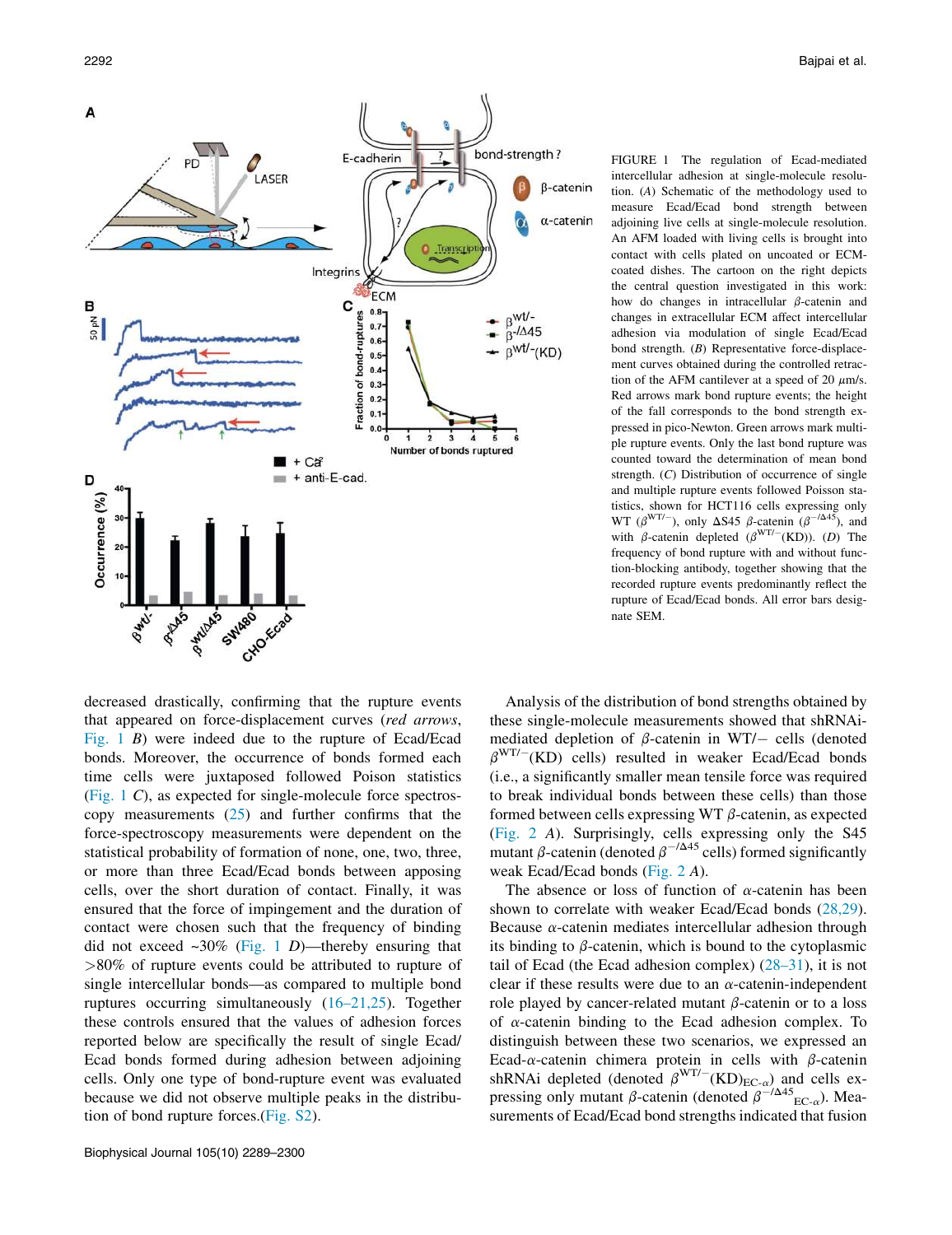of  $\alpha$ -catenin to the extracellular and transmembrane domain of Ecad was sufficient to rescue Ecad/Ecad bond strength as compared to Ecad/Ecad bonds formed in mutated or shRNAi depleted  $\beta$ -catenin backgrounds (Fig. 2 A). Moreover, genetic depletion of  $\alpha$ -catenin in cells expressing WT  $\beta$ -catenin  $(\beta^{WT/-} - \alpha$ -cat(KD)) significantly weakened Ecad/Ecad bonds. Finally, analysis of bond rupture force distribution using the Hummer-Dudko model (27) showed that for cells expressing either mutated  $\beta$ -catenin or shRNAi-depleted of  $\beta$ -catenin, the characteristic bond-transition length was significantly larger than that measured for cells expressing either WT  $\beta$ -catenin or Ecad- $\alpha$ -catenin chimera (Fig.  $2 E$ ). Likewise, the free energy of activation decreased for cells with weaker Ecad/Ecad bonds (Fig. 2 F). These results are reminiscent of the Ecad/Ecad bond characteristics exhibited by cells shRNAi-depleted of  $\alpha$ -catenin or expressing mutated  $\alpha$ -catenin. These results are consistent with the model that  $\beta$ -catenin mediates intercellular adhesion through its binding partner  $\alpha$ -catenin.

To test whether our results were limited to the two variants of HCT116 cells examined so far, we used the following two approaches: First, we measured the native Ecad/Ecad bond strength of parental HCT116 cells  $(\beta^{WT/\Delta 45})$  expressing both WT and  $\Delta S45$ -mutated  $\beta$ -catenin. We found that parental cells formed significantly weaker Ecad/Ecad bonds as compared to  $(\beta^{\text{WT}/})$  cells (Fig. 2 G). Second, the genetic depletion of  $\beta$ -catenin in these cells did not exhibit any change in the already weakened Ecad/ Ecad bond strength. Together, these results showed that  $\beta$ -catenin mutations involved in colon carcinoma not only affect proliferation, but also affect Ecad/Ecad bond strength and that S45 deletion mutation in the amino terminal of  $\beta$ -catenin acts in a dominant negative manner.

Following another approach, we expressed Ecad in Chinese Hamster Ovary (CHO) which lack endogeneous Ecad—and expressed Ecad and either endogenous WT  $\beta$ -catenin or a mix of endogenous WT and exogenous S45 deleted  $\beta$ -catenin (Fig. 2 I). We found that CHO cells expressing endogenous WT  $\beta$ -catenin exhibited Ecad/Ecad bonds that were significantly stronger compared to CHO cells coexpressing WT  $\beta$ -catenin and  $\Delta S$ 45-mutated  $\beta$ -catenin (Fig. 2 H). Thus, the expression of  $\Delta S$ 45-mutated  $\beta$ -catenin alone weakens Ecad/Ecad bonds in a cell-type independent manner.

It is known that the serine residue 45 on the amino-terminal of  $\beta$ -catenin (S45) is one among four key residues that are highly conserved across species and are the consensus GSK3 phosphorylation sites. Because mutations in these S/T residues are frequent in human colon cancer, we determined if the deletion of serine 45 residue in parental colon-carcinoma cells  $\beta^{WT/\Delta 45}$  cells was responsible for weakening of intercellular Ecad/Ecad bonds. Upon genetic depletion of GSK3 $\beta$  in parental HCT116 cells (Fig. 2 I), we observed that although the strength of Ecad/Ecad bonds was significantly smaller than that for  $\beta^{WT/-}$  cells, it was

similar to the Ecad/Ecad bond strength of parental HCT116 cells (Fig.  $2 H$ ).

Furthermore, to test if the phosphorylation state of  $\beta$ -catenin at S45 indeed mediated Ecad/Ecad bond strength, we induced phosphomimetic S/D mutation in  $\beta$ -catenin expressed in CHO cells. We found that the phosphomimetic mutation (ser to asp) at residue 45 was alone sufficient to rescue the Ecad/Ecad bond strength to a level similar to that exhibited by CHO cells expressing only WT  $\beta$ -catenin. This is in consonance with our earlier result that showed that S45 residue was necessary to modulate Ecad/Ecad bond strength.

In summary, even as the presence of mutant S45 in  $\beta$ -catenin in colon cancer cells correlates with increased cell proliferation (22,32), our results suggest that this cancer-related mutation also plays an additional critical role in cancer progression—that of weakening individual intercellular Ecad/ Ecad bonds between tumor cells.

# $\beta$ -catenin mediates strengthening of single Ecad/ Ecad bond for increasing cell-cell contact time

The absence of  $\alpha$ -catenin in the adhesion complex leads to weakening of Ecad/Ecad bonds over short contact durations, as opposed to the strengthening exhibited by Ecad/Ecad bonds formed when  $\alpha$ -catenin is present. Because binding of  $\alpha$ -catenin to Ecad is contingent on the presence of  $\beta$ -catenin, we allowed cells to interact for an increased time of contact and measured the corresponding strength of Ecad/ Ecad bonds for cells expressing WT  $\beta$ -catenin ( $\beta^{WT/-}$ ), cells depleted of  $\beta$ -catenin  $(\beta^{WT/-(KD)})$ , and cells expressing S45 mutant  $\beta$ -catenin  $(\beta^{-1/45})$  (Fig. 2 B). Ecad/Ecad bonds between cells expressing WT  $\beta$ -catenin ( $\beta$ <sup>WT/-</sup>) exhibited rapid strengthening over just 300 ms, whereas Ecad/Ecad bonds formed between cells expressing S45 mutant  $\beta$ -catenin  $(\beta^{-1/45})$  exhibited no significant change over the same time of contact (Fig. 2 B). The depletion of  $\beta$ -catenin in cells expressing WT  $\beta$ -catenin  $(\beta^{\text{WT}/\text{-}}(\text{KD}))$  weakened Ecad/ Ecad bonds ( $p = 0.0064$ ,  $n \sim 120$ ) (Fig. 2 B). Moreover, upon juxtaposing cells expressing Ecad- $\alpha$ -catenin chimera and S45-mutated  $\beta$ -catenin ( $\beta^{-/\Delta 45}$ <sub>EC-a</sub>), no weakening of Ecad/Ecad bonds was observed over just 300 ms.

Together these results indicated that individual Ecad/ Ecad bonds strengthen during nascent intercellular adhesion, a strengthening process mediated by  $\beta$ -catenin and abrogated in tumor cells expressing mutant  $\beta$ -catenin associated with cancer development and progression, or in cells depleted of  $\beta$ -catenin (summarized in Fig. 2 C). This result provides further evidence that  $\beta$ -catenin-mediated intercellular adhesion by acting to recruit  $\alpha$ -catenin to the Ecad/  $\beta$ -catenin complex.

Placing the previous results on a pathological footing, we juxtaposed parental HCT116 cells simultaneously expressing both WT and S45 deleted mutant  $(\beta^{W\tilde{T}/\Delta45})$  and observed that the mean tensile strength of the resulting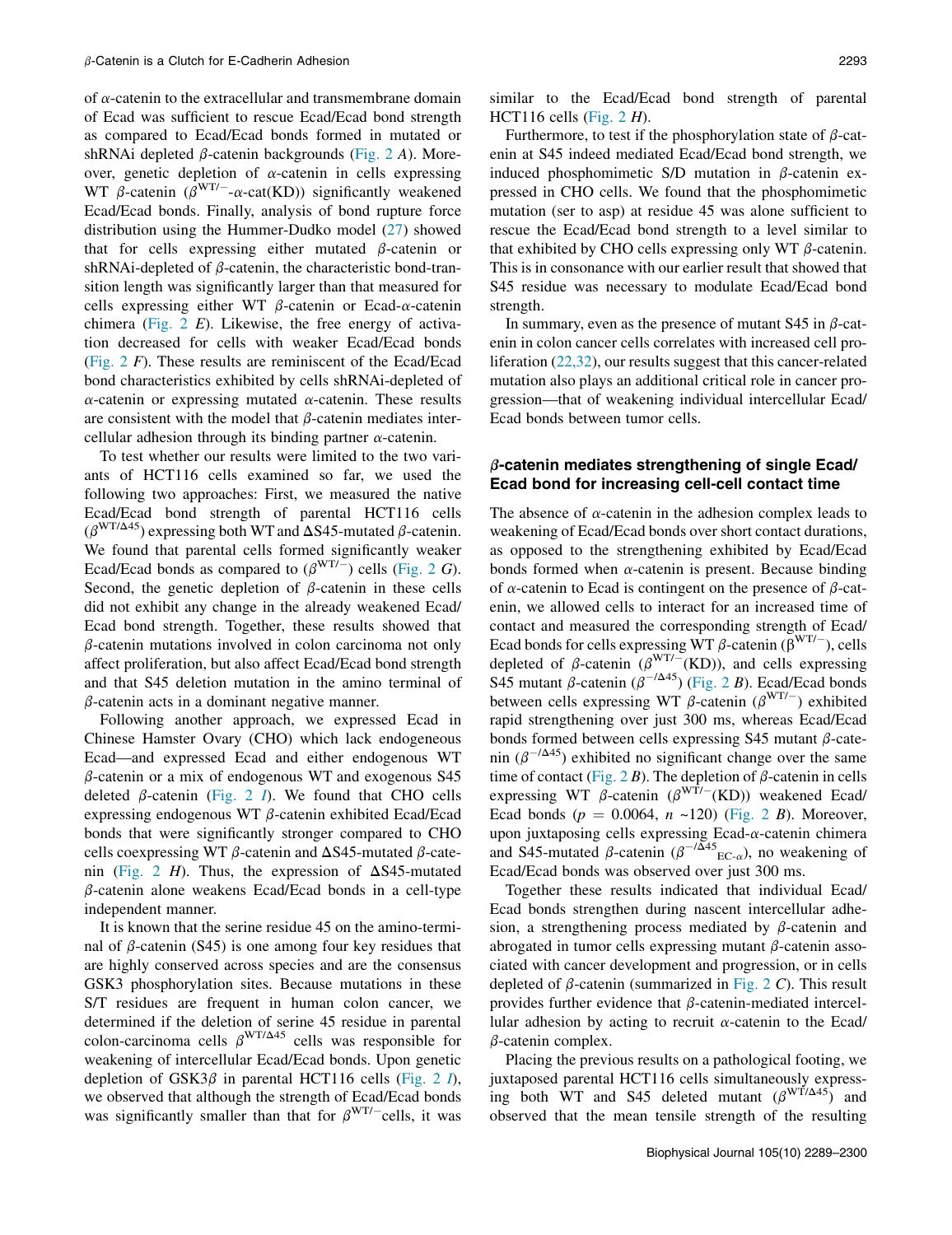

FIGURE 2  $\beta$ -catenin modulates the strength of single intercellular Ecad/Ecad bonds. (A) Strength of Ecad/Ecad bonds is significantly weakened in HCT116 cells expressing only a mutant  $\beta$ -catenin with S45 deleted ( $\beta$ <sup>-/ $\Delta$ 45</sup>, plain red) and in HCT116 cells wherein  $\beta$ -catenin is knocked down  $(\beta^{WT/-}(KD)$ , plain blue) as compared to cells expressing only WT  $\beta$ -catenin  $(\beta^{WT/-})$ , plain green). Chimeric fusion of  $\alpha$ -catenin to Ecad is sufficient to rescue the strength of single Ecad/Ecad bonds,  $(\beta^{WT} - (KD)_{EC-\alpha}$ , threaded blue), and  $(\beta^{-/ \Delta 45}_{EC-\alpha})$ . Loss of  $\alpha$ -catenin leads to significantly weaker bonds  $(\beta^{WT/-} - \alpha \text{-cat(KD, } light \ blue)$ . Results depict one-way ANOVA variance analysis using Bonferroni's multiple comparison test, with \*\*\* implying  $\alpha = 0.05$  (95% confidence intervals).  $n > 140$  for each case; number of independent experiments = 3 or more. (B) Strengthening of single Ecad/Ecad bonds over time depends on the state of  $\beta$ -catenin. For cells expressing WT  $\beta$ -catenin ( $\beta$ <sup>WT/-</sup>, green bars), Ecad/Ecad bonds strengthened over 300 ms, whereas for cells depleted of  $\beta$ -catenin (blue bars), Ecad/Ecad bonds weakened overt 300 ms ( $p = 0.0064$ ;  $n =$  minimum 140 cells, one-way ANOVA analysis using Bonferroni's multiple-comparison test with  $\alpha = 0.05$ ). Cells expressing Ecad- $\alpha$ -catenin chimera ( $\beta^{-/445}$ <sub>EC- $\alpha$ </sub>, orange bars), cells expressing mutant  $\beta$ -catenin ( $\beta$ <sup>-/ $\Delta$ 45</sup>, *red bars*), and parental HCT116 cells did not exhibit any time-dependent behavior. (C) Illustration showing the state of  $\beta$ -catenin when stronger or weaker E-cad/Ecad bonds are formed. (D) Thermodynamic analysis of rupture-force distribution based on the fit of bond strength distribution by the Hummer-Dudko model (left panel (20),) give rise to computation of transition length ( $x^*$ ) and activation energy (Ea). Fit shows that (E) transition length increases and (F) free energy of activation decrease significantly for mutated or depleted  $\beta$ -catenin. \*\*\* Designates  $p < 0.001$ , unpaired Student's t-test. A minimum of 140 ruptures were analyzed for each case, with  $N > 3$ . (G) In parental HCT116 colon-carcinoma cells, heterozygous expression of both WT  $\beta$ -catenin and mutated  $\beta$ -catenin leads to weakened Ecad/Ecad bonds between adjoining cells ( $p = 0.0072$ ;  $n > 140$  cells each, one-way ANOVA analysis using Bonferroni's multiple-comparison test with  $\alpha = 0.05$ ). Genetic depletion (shRNAi) of both  $\beta$ -catenin and known  $\beta$ -catenin kinase GSK3 $\beta$  has the same effect. n.s: not significant. (H) In CHO cells exogenously expressing Ecad, expression of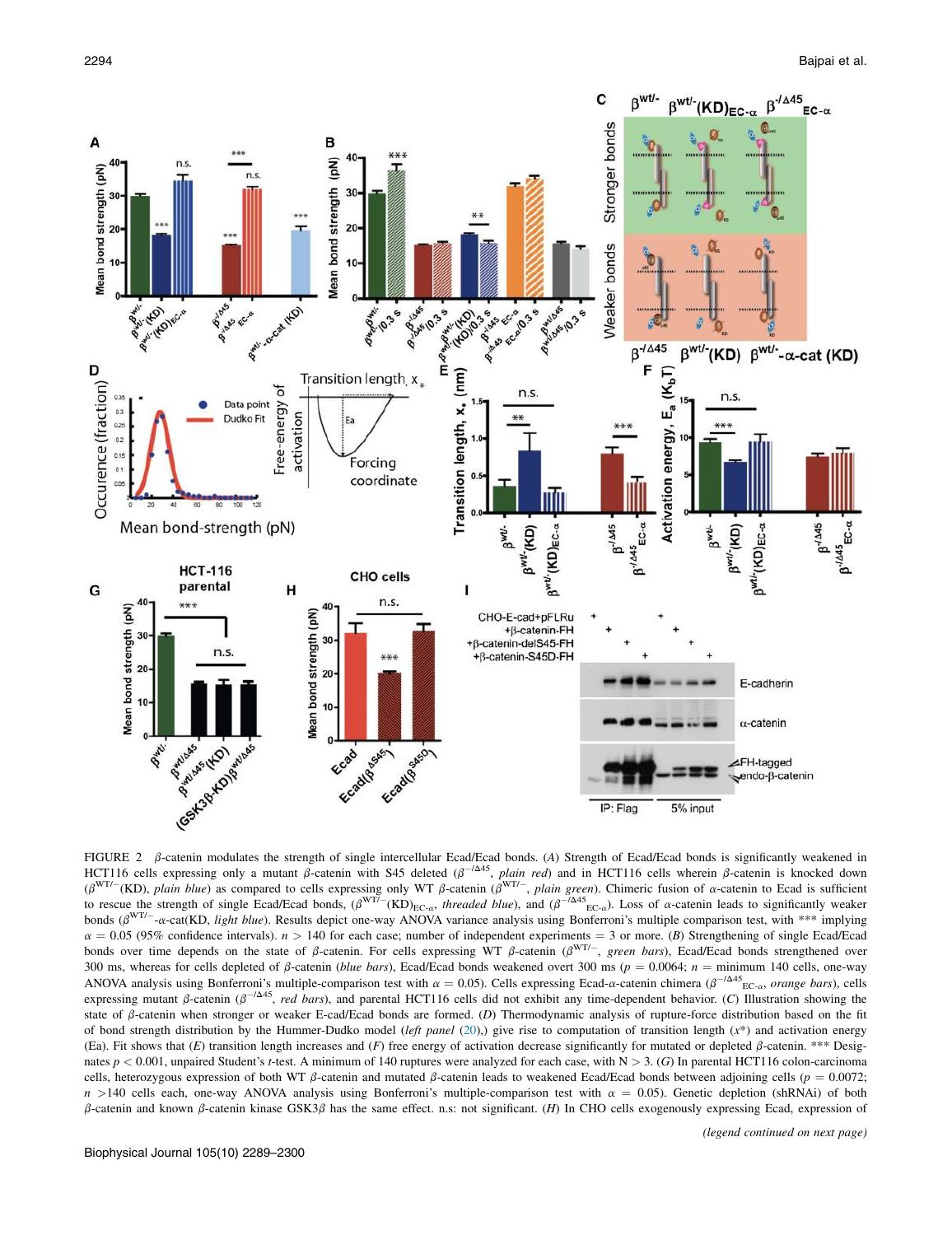Ecad/Ecad bonds was significantly lower than the Ecad/ Ecad bonds formed in the presence of WT  $\beta$ -catenin (Fig. 2 B). Moreover, these cells formed Ecad/Ecad bonds that did not strengthen over time, in a manner similar to  $\beta$ -catenin depleted ( $\beta^{\text{WT}-}(\text{KD})$  cells or  $\beta^{-/\Delta 45}$  cells. These results therefore suggested that  $\beta^{\Delta 45}$  catenin behaved in a dominant-negative inhibitory manner upon  $\beta^{\text{WT}}$  catenin, as far as intercellular adhesion is concerned.

# Binding affinity between Ecad and  $\beta$ -catenin

How then does the S45 mutant  $\beta$ -catenin result in weakened Ecad/Ecad bond strength between cells? One possibility could be that the S45 mutant  $\beta$ -catenin does not interact with the cytoplasmic tail of Ecad or  $\alpha$ -catenin as well as WT  $\beta$ -catenin. As previously reported (23), mutant S45  $\beta$ -catenin-containing HCT116 cells contain less total Ecad and cell surface Ecad, but the total cellular level of  $\beta$ -catenin and  $\alpha$ -catenin proteins were unchanged from WT  $\beta$ -catenin containing HCT116 cells (Fig. 3 A). When  $\beta$ -catenin was immunoprecipitated, from the various HCT116 cell lines, the amount of associated Ecad was equivalent to the relative amount of Ecad detected on Western blots of input lysates from each cell type (Fig. 3 A). Furthermore, the amount of  $\alpha$ -catenin that associated with immunoprecipitated S45 mutant  $\beta$ -catenin was equal to that associated with immunoprecipitated WT  $\beta$ -catenin. Recently, it has been suggested that an interaction between vinculin and  $\beta$ -catenin is critical for stabilizing Ecad at the cell surface (33). Because  $\beta^{WT/\Delta 45}$  and  $\beta^{-/\Delta 45}$  cells both have less cell surface localized and total cellular Ecad, we asked whether this could be explained by an altered interaction between vinculin and mutant  $\beta$ -catenin. In contrast to what was observed in breast MCF10A cells overexpressing vinculin, in HCT116 cells expressing an endogenous level of both vinculin and  $\beta$ -catenin, neither WT  $\beta$ -catenin nor  $S45$   $\beta$ -catenin coimmunoprecipitated with vinculin (Fig. 3 A), and GST-Ecad fusion proteins did not pulldown vinculin despite the presence of  $\beta$ -catenin (Fig. 3 B).

In another approach we determined the amount of  $\beta$ -catenin and  $\alpha$ -catenin that associated with added GST-Ecad cytoplasmic tail fusion protein, prepared and purified from bacterial lysates. S45 mutant  $\beta$ -catenin was readily pulled down (Fig. 3 B). The amount of WT  $\beta$ -catenin pulled down when GST-Ecad was added to  $\beta^{\text{WT}-}$  HCT116 cell lysates was much less (Fig. 3 B). This reflected the amount of available cytoplasmic  $\beta$ -catenin in each cell type as determined by Western blot analysis of membrane and cytoplasmic fractions from each cell type (Fig. 3 C). In  $\beta^{\text{WT}-}$  cells the majority of cellular  $\beta$ -catenin was associated

with membrane Ecad, whereas in  $\beta^{WT/\Delta 45}$  and  $\beta^{-/\Delta 45}$  cells the amount of cytoplasmic  $\beta$ -catenin was dramatically increased (Fig. 3 C). Interestingly, and in contrast to  $\beta$ -catenin distribution, the amount and distribution of  $\alpha$ -catenin between cytoplasm and membrane in the three cell types did not significantly differ (Fig.  $3 \text{ } C$ ). Taken together these experiments indicated that the S45 mutant  $\beta$ -catenin associated with the cytoplasmic tail of Ecad and  $\alpha$ -catenin as well as WT  $\beta$ -catenin. Thus, the affinity of S45 mutant  $\beta$ -catenin for the cytoplasmic tail of Ecad and  $\alpha$ -catenin does not appear to be different from that of WT  $\beta$ -catenin.

# Tumor cell Ecad/Ecad bond strength is modulated by cell adhesion to select ECM proteins and this requires WT  $\beta$ -catenin

In the course of their invasive migration, tumor cells encounter a host of ECM proteins—collagen IV and laminin V in the basement membrane and collagen I in the underlying ECM. Therefore, we asked whether interaction of tumor cells to these different ECM proteins could affect the adhesion strength between Ecad proteins on adjacent cells and thereby modulate tumor cell invasion and ultimate metastasis. To test this tumor cells were cultured on substrates coated with relevant ECM proteins for times much longer than integrin activation time  $(26, 34)$ . A gradual weakening of Ecad/Ecad bonds between cells expressing WT  $\beta$ -catenin  $(\beta^{WT/-})$  occurred as the underlying substrate of cells was changed from uncoated culture dish, to Matrigel (a mixture of collagen IV and laminin V), and laminin V (Fig.  $4 A$ ). In contrast, contact of WT  $\beta$ -catenin-expressing cells  $(\beta^{WT/-})$ plated on collagen I and collagen IV had little influence on the strength of single Ecad/Ecad bonds compared to uncoated substrates (Fig. 4 A), at least at short times of cell-cell contact (1 ms). For cells expressing cancer-related S45 mutant  $\beta$ -catenin ( $\beta$ <sup>-/ $\Delta$ 45</sup>), there was no change in the mean bond strength of Ecad/Ecad bonds formed between cells exposed to any ECM protein studied (Fig. 4 A). In all the previous measurements, we ensured that the concentration of each of these ligands on the substrate was exactly the same and the substrate was prepared following identical conditions, using 1 ml of 50  $\mu$ g/ml of purified protein solution in pH 7.2 PBS buffer. Moreover, altering the surfacedensity of ECM ligands did not change the mean Ecad/ Ecad bond rupture force, thereby suggesting that our single-molecular force measurements reflect the stoichiometry-independent, asymptotic effect of ECM ligand on intercellular adhesion.

It was interesting that these results showed that laminin V, but not collagen IV, induced a sensory response to a change

S45 deletion-mutated  $\beta$ -catenin leads to the formation of weaker Ecad/Ecad bonds ( $p = 0.0093$ ; n >140 cells each, one-way ANOVA analysis using Bonferroni's multiple-comparison test with  $\alpha = 0.05$ ), whereas expression of phosphomimetic S > D mutated  $\beta$ -catenin induces no significant (n.s.) weakening of Ecad/Ecad bonds. Immunoprecipitation results (I) exhibit no significant change in Ecad/ $\beta$ -catenin binding affinity in CHO cells expressing  $\Delta$ S45 mutant  $\beta$ -catenin. All error bars designate SEM.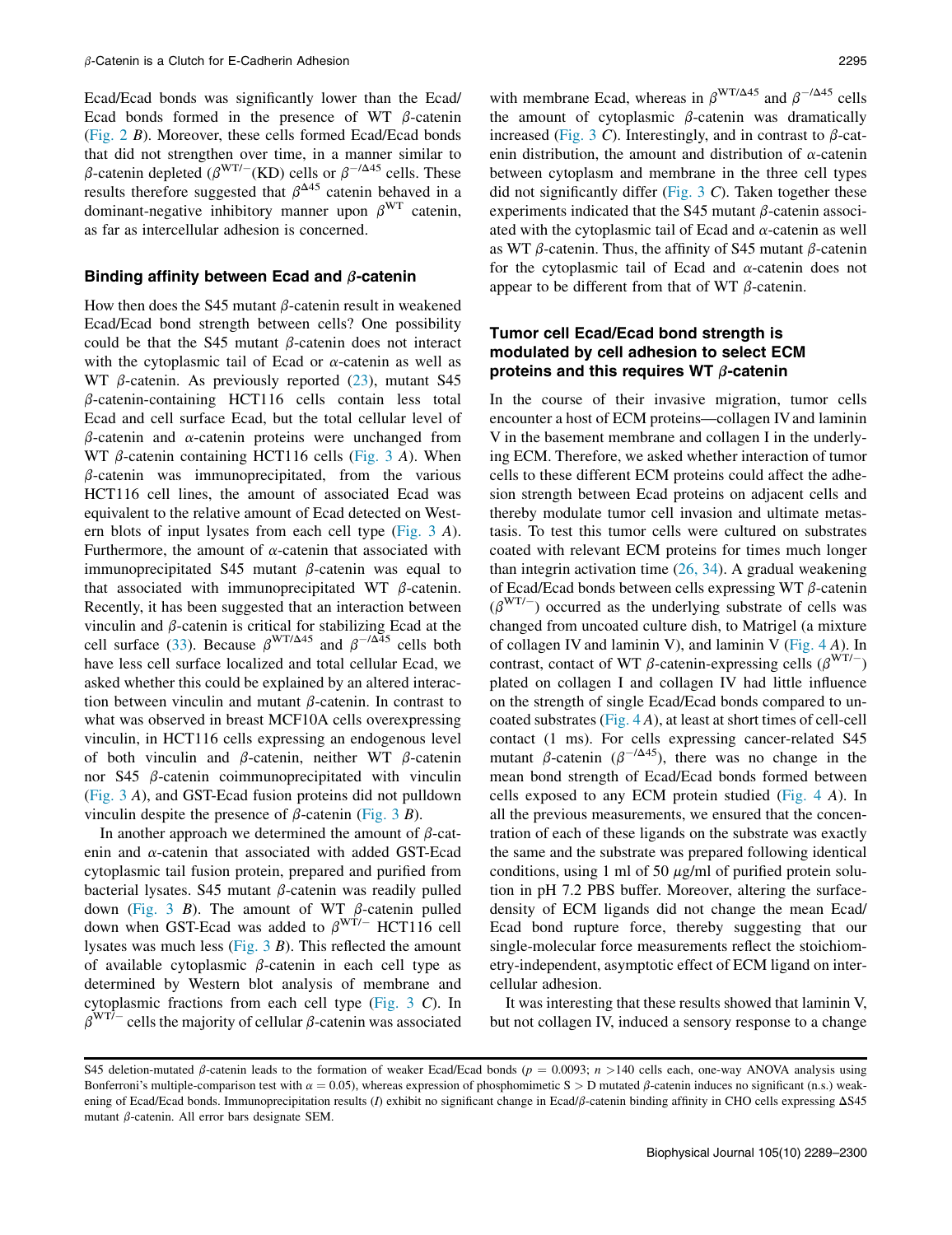

FIGURE 3 Affinity of WT and mutant  $\beta$ -catenin to E-cad remains unaltered. (A)  $\beta$ -catenin mutant binds to Ecad similarly to WT. Immunoprecipitation was performed using  $\beta$ -catenin antibody or mouse IgG charged protein G beads and cell lysates from HCT-derived cells as described in Methods, Western blotted as indicated. (B). Bacterially ecto-expressed E-cad cytoplasmic tail binds to  $\beta$ -catenin mutant. Bacterially expressed GST or GST-Ecad proteins were charged to Glutathione-agrose beads, pulldowns were performed as described and Western blotted. (C) Less cytosolic (lane C)  $\beta$ -catenin in WT/- than in mutant cells, as compared to membrane-bound  $\beta$ -catenin (lane M). Cells were fractionated and Western blotted.

in substrate ligand, even though both of these proteins are abundantly present in the basement membrane. To examine further the insensitivity to collagen IV, we plated  $\beta^{-/\Delta 45}$ <sub>EC- $\alpha$ </sub>,  $\beta^{WT/-(KD)}$ , and  $\beta^{WT/-(KD)_{EC-\alpha}}$  cells on collagen IV-coated dishes and measured the corresponding Ecad/Ecad bond strength during homotypic contact of short duration (1 ms)  $(Fig. 4B)$ . In each case, collagen IV had no significant effect on the strength on Ecad/Ecad bonds. These results further confirmed our earlier finding that unlike laminin V, collagen IV had no effect on the nascent Ecad/Ecad bonds formed over  $<1$  ms.

In contrast to cell-cell contacts of short duration, increasing the duration of cell-cell contact to 300 ms (Fig.  $4 C$ ), we found that collagen IV uniquely weakened the time-dependent change in Ecad/Ecad bond strength in WT  $\beta$ -catenin containing cells. WT  $\beta$ -catenin cells plated on laminin V showed no further weakening of change in Ecad/Ecad bonds overtime, whereas WT  $\beta$ -catenin cells plated on collagen I showed normal strengthening of bonds over time (Fig. 4 C). To test whether  $\beta$ -catenin played a role in matrix protein-mediated temporal maturation/weakening of Ecad/Ecad bonds, we

plated cells depleted of  $\beta$ -catenin ( $\beta^{WT/-}(KD)$ ) on collagen IV-coated culture dishes and measured the mean Ecad/Ecad bond strength over extended duration of contact (300 ms, Fig. 4 C). We observed no temporal change in strength of already weakened Ecad/Ecad bonds (Fig. 4 C), in contrast to the temporal change in Ecad/Ecad bond strength exhibited by cells expressing WT  $\beta$ -catenin.

These results allowed us to divide the influence of various matrix proteins on Ecad/Ecad bond strength into two categories (Fig. 4 D): a temporal response that reflected a change in the dynamics of bond maturation and a biochemical response that determined whether the cell can sense a change in its biochemical extracellular environment. Collagen I and IV induce similar minimal level of biochemical response, as for both cases, the cells were unable to alter the strength of immediate Ecad/Ecad bond, going from uncoated to coated substrates. In contrast, laminin V induces a significant biochemical response to immediate bond formation, while not affecting the dynamics of bond maturation, as suggested by no change in time-dependent bond strength. Both collagen I and collagen IV affected the temporal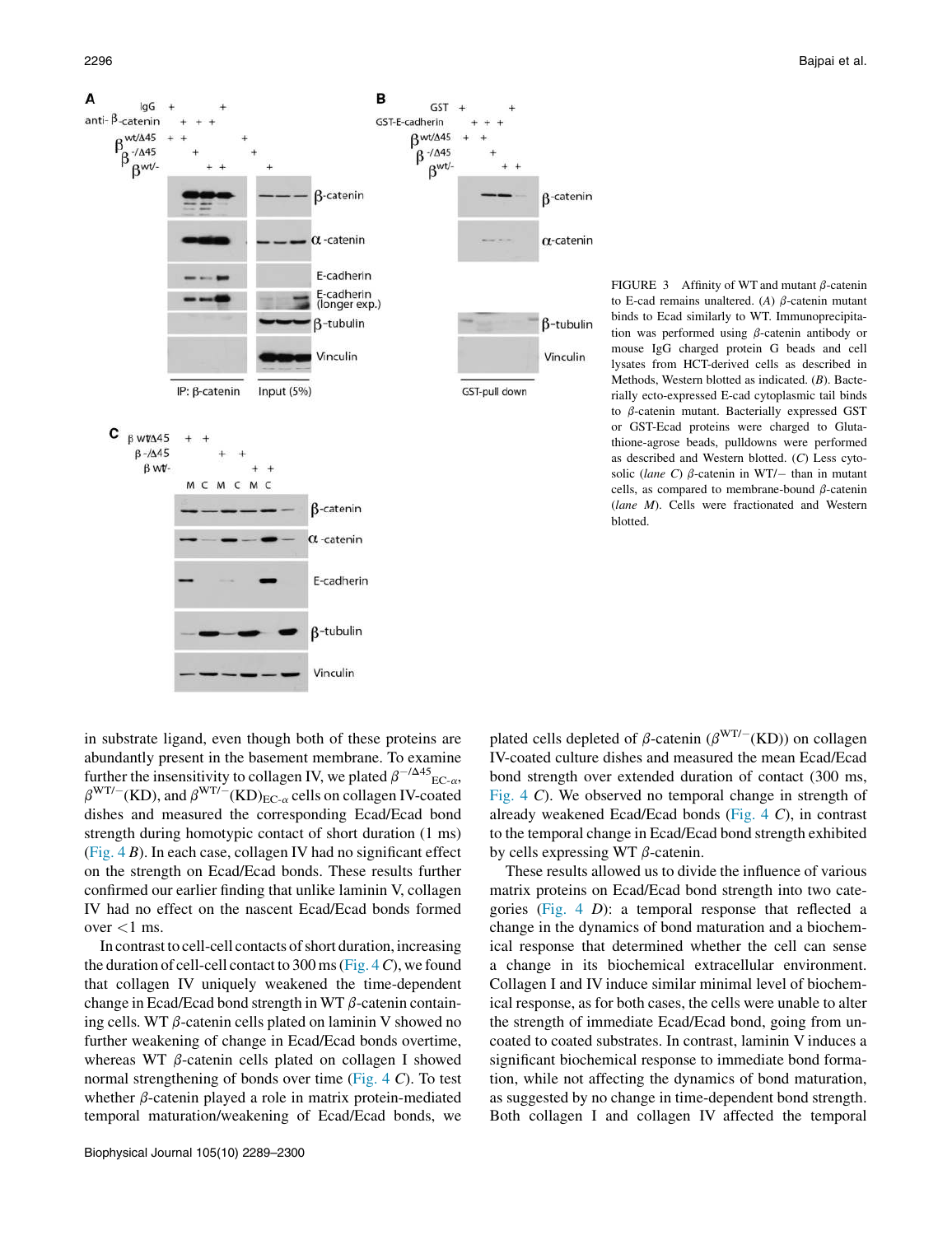

FIGURE 4 Ecad/Ecad bond strength is differentially modulated by cell adhesion to specific ECM molecules through  $\beta$ -catenin. (A) Ecad/Ecad bonds between HCT116 cells expressing only WT  $\beta$ -catenin ( $\beta$ <sup>WT/-</sup>) or only  $\Delta$ S45-mutated  $\beta$ -catenin ( $\beta$ <sup>-/ $\Delta$ 45</sup>) and plated on substrates coated with different ECM ligands (Coll. IV – human collagen IV; EHS –Engelbreth-Holm-Swarm MatriGel basement membrane matrix; lam V. – human laminin V; Coll. I – rat-tail collagen I). Whereas exposure to varied ECM ligands induced change in Ecad/Ecad bond strength in  $(\beta^{WT/-})$  cells, no such response was observed for  $\beta^{-/\Delta 45}$ cells. n = minimum 140 cells (N > 3 independent experiments) analyzed with one-way ANOVA using Bonferroni's multiple-comparison test and  $\alpha = 0.05$ . Unless otherwise marked, all significance is relative to ( $\beta$ <sup>WT/-</sup>) behavior. (B) Collagen IV does not affect single Ecad/Ecad bonds, even when  $\alpha$ -catenin is directly fused to Ecad ( $\beta^{WT/-}(\overline{KD})_{\text{EC-}\alpha}$  and  $\beta^{-/\Delta 45}$ <sub>EC- $\alpha$ </sub>), mimicking the Ecad/Ecad bonds formed between cells with  $\beta$ -cateninß-catenin depleted  $(\beta^{WT}{}'$  (KD). n = minimum 140 cells (N > 3 independent experiments) analyzed with one-way ANOVA using Bonferroni's multiple-comparison test and  $\alpha$  = 0.05. (C) Response to increasing duration of cell-cell contact, to 300 ms. Cells expressing WT  $\beta$ -catenin ( $\beta$ <sup>WT/-</sup>) exhibit time-dependent weakening of Ecad/ Ecad bonds when placed on collagen IV, strengthening when plated on collagen I, and no change when coated in laminin V. Cells with depleted  $(\beta^{\text{WT}-}(\text{KD})$ do not show any time-dependent response. \*\*\*Designates  $p < 0.001$  under the Michelin grade scale.  $n =$  minimum 140 cells (N > 3 independent experiments) analyzed with one-way ANOVA using Bonferroni's multiple-comparison test and  $\alpha = 0.05$ . (D) Illustration showing the different roles played by different ECM ligands. Although Collagen IV and Collagen I induce a temporal but no sensory response, laminin V induces a sensory response, but no temporal response. Numbers depict the weakening or strengthening of Ecad/Ecad bonds. (E) Similar to  $\beta^{WT/-}$  cells, CHO cells expressing either WT  $\beta$ -catenin or phosphomimetic  $S > D$  mutated  $\beta$ -catenin exhibit significant weakening of Ecad/Ecad bonds upon exposure to laminin V-coated substrate, whereas simultaneous expression of WT (endogenous) and  $\Delta S45$ -mutated (exogenous)  $\beta$ -catenin induces no laminin V-specific response. All bars designate mean  $\pm$  SEM, and  $n > 140$  for each condition.

maturation of bonds, but in opposite direction (Fig. 3 D). Another potentially provocative conclusion from these studies is that matrix proteins abundant in basement membrane (collagen IV, laminin V) inhibited bond strength either immediate or temporal maturation, whereas exposure of cells to the ECM protein collagen I aided the temporal maturation of Ecad/Ecad bonds, although having no effect upon the nascent bond strength.

To further test our results in a cell-independent manner, we plated CHO cells expressing either WT  $\beta$ -catenin, S45 deleted  $\beta$ -catenin ( $\beta^{\Delta S\tilde{4}5}$ ), or S/D phosphomimetic  $\beta$ -catenin  $(\beta^{\text{S45D}})$ , on laminin V-coated or uncoated substrates (Fig. 4 E). We found that the presence of mutated  $\beta$ -catenin abrogated the substrate-dependent modulation of Ecad/ Ecad bond strength, whereas the presence of WT or phosphomimetic  $\beta$ -catenin alone was sufficient to allow for significant substrate-dependent Ecad/Ecad bond weakening. This result again validates our earlier finding that S45 residue on  $\beta$ -catenin is necessary for modulation of Ecad/Ecad bond strength.

# Kinase activity of GSK3 $\beta$  regulates the strength of Ecad/Ecad bonds but only in the presence of WT  $\beta$ -catenin

Previous reports have shown that S45 on  $\beta$ -catenin is essential for priming other downstream  $\beta$ -catenin phosphorylation sites (27, 35), which together induce cytoplasmic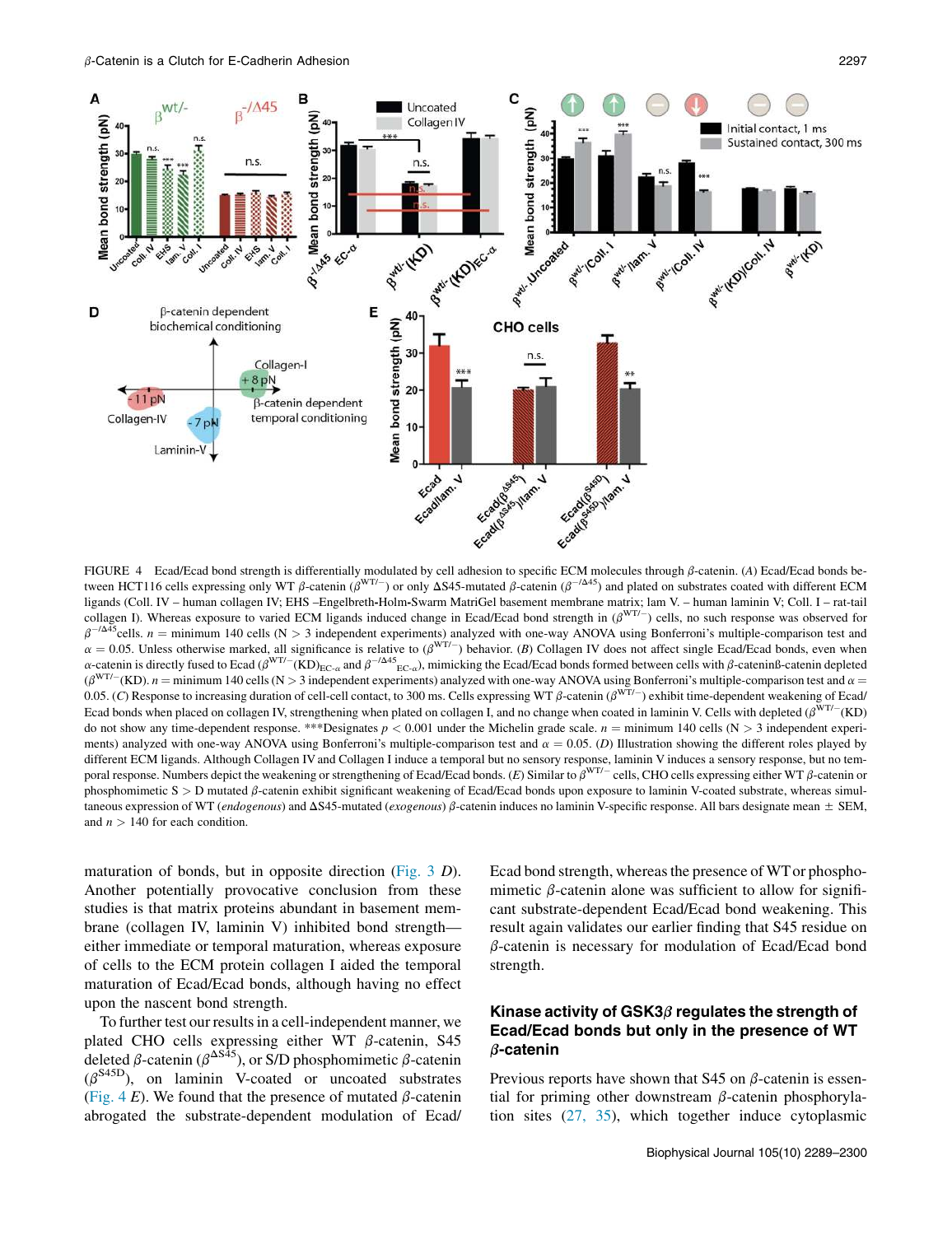degradation of  $\beta$ -catenin. It is therefore possible that the state of  $\beta$ -catenin phosphorylation could endow the cells with a mechanism by which to control intercellular adhesion, in addition to proliferation. Similarly, several studies have shown that phosphorylation of Ecad at distinct sites may induce either an increase or a decrease in affinity for  $\beta$ -catenin (36–40). Therefore, phosphorylation of adhesion plaque proteins (Ecad,  $\beta$ -catenin,  $\alpha$ -catenin, and to a lesser extent p120) represent a mechanism by which cells can modulate their intercellular adhesion. GSK3 $\beta$  is one such kinase that phosphorylates  $\beta$ -catenin (41) as well as Ecad (39,42,43). To quantify the effect of phosphorylation on intercellular adhesion at single-molecule level,  $GSK3\beta$ was shRNAi-depleted in both WT  $\beta$ -catenin ( $\beta^{\text{WT}-}$ ) and mutant  $\beta$ -catenin expressing  $(\beta^{-/\Delta 45})$  cells and these cells were subjected to single-molecule force spectroscopy analysis (Fig. 5 A). For cells expressing WT  $\beta$ -catenin, when depleted of GSK3 $\beta$  (GSK3 $\beta$ -KD) $\beta^{\text{WT}-}$ ), the strength of a single intracellular Ecad bond decreased significantly, to a level similar to mutant  $\beta$ -catenin expressing  $(\beta^{-/\Delta 45})$  cells (Fig. 5 A). The strength of single Ecad/Ecad bonds in GSK3 $\beta$  depleted cells expressing mutant  $\beta$ -catenin  $((GSK3\beta - KD) \beta^{-/\Delta 45})$  exhibited no significant change compared to mutant cells expressing  $GSK3\beta$  (Fig. 5 A).

In another approach testing the role of  $GSK3\beta$  in modulating Ecad/Ecad bond strength, we measured the strength of Ecad/Ecad bonds formed between cells expressing either WT ( $\beta^{WT/-}$ ) or  $\Delta$ S45 mutant  $\beta$ -catenin pretreated with the GSK3 $\beta$  inhibitor LiCl (37, 44). Upon inhibition of  $GSK3\beta$ , the strength of single Ecad/Ecad bonds decreased significantly for  $\beta^{\text{WT}/-}$  cells, whereas  $\beta^{-/\Delta 45}$  cells did not exhibit any change in Ecad/Ecad bond strength, confirming our results with GSK3 $\beta$  depleted cells (Fig. 5 A). Together, these results suggested that the presence of WT  $\beta$ -catenin was essential for the regulation of intercellular adhesion by intracellular cues such as  $GSK3\beta$  activity, that are in turn governed by extracellular cues such as basement membrane proteins and growth-factors such as the Wnt factor (43, 45).



To put our studies on a more pathologic footing, we noted that in the context of colon carcinoma, APC/Axin mutations are frequent. Because  $GSK3\beta$  associates with the APC/Axin complex and together, this complex targets  $\beta$ -catenin for ubiquitination and degradation, we asked if mutations in any component of this GSK3/APC/Axin complex will have the same effect on Ecad/Ecad bonds as genetic deletion of  $GSK3\beta$ . Using SW480 cells that have endogenous coloncancer causing APC mutation, we knocked down (Fig.  $5 B$ ) either endogenous  $\beta$ -catenin or GSK3 $\beta$ . We found that whereas shRNAi depletion of  $\beta$ -catenin induced significant weakening of Ecad/Ecad bonds, depletion of  $GSK3\beta$  had no significant effect on the Ecad/Ecad bond strength (Fig. 5 C). Interestingly, it was also found that parental SW480 cells form Ecad/Ecad bonds that are as strong as Ecad/Ecad bonds formed between HCT116 cells expressing only WT  $\beta$ -catenin ( $\beta$ <sup>WT/-</sup>) but stronger than parental HCT116 cells. Therefore, it appears that although the actual strength of Ecad/Ecad bonds varies across cell types, the modulation of Ecad/Ecad bonds based on phosphorylation state of  $\beta$ -catenin is conserved and GSK3 $\beta$  is a critical kinase mediating Ecad/Ecad bond strength.

#### **DISCUSSION**

Examination of all the conditions studied in this work (Figs. 2–4) readily reveals that single Ecad/Ecad bonds display a consistent low tensile strength basal state under conditions that induce weakened intercellular adhesion. A variety of stimuli including intracellular protein modifications, such as the presence of  $\beta$ -catenin and  $\alpha$ -catenin or mutations in  $\beta$ -catenin, and extracellular cues in the form of changes in ECM ligands, allow the cell to undergo a molecular-level decision making process vis-à-vis intercellular adhesion: Whether to rapidly enhance or weaken the adhesion strength of single nascent Ecad/Ecad bond. For increased time of contact between cells or the type of contact of cells with various ECM molecules, cells can modulate the tensile strength of their intercellular Ecad bonds in the presence

> FIGURE 5 The kinase activity of  $GSK3\beta$  regulates the strength of Ecad/Ecad bonds but only in the presence of  $\beta$ -catenin. (A) Upon shRNAi depletion of  $GSK3\beta$ , HCT116 cells expressing WT  $\beta$ -catenin (GSK3 $\beta$ -KD) $\beta^{\text{WT}-}$ ) exhibit significantly weaker Ecad/Ecad bonds, whereas HCT116 cells expressing mutant  $\beta$ -catenin (GSk3 $\beta$ -KD) $\beta$ <sup>-/ $\Delta$ 45</sup>) do not show this weakening. Inhibition of  $GSk3\beta$ (using LiCl,  $\beta^{WT/-}/LiCl$  and  $\beta^{-/\Delta S45}/LiCl$ ) also weakened individual intercellular Ecad/Ecad bonds. \*\*\* Designates  $p < 0.001$ , unpaired Student's  $t$ -test. ( $B$  and  $C$ ) In SW480 cells with endogenous APC mutation, genetic depletion of  $GSK3\beta$ (B) induces no change in the Ecad/Ecad bond strength (C), whereas depletion of endogenous WT  $\beta$ -catenin causes significant weakening of Ecad/Ecad bonds. All bars designate mean  $\pm$ SEM, and  $n > 140$  for each case.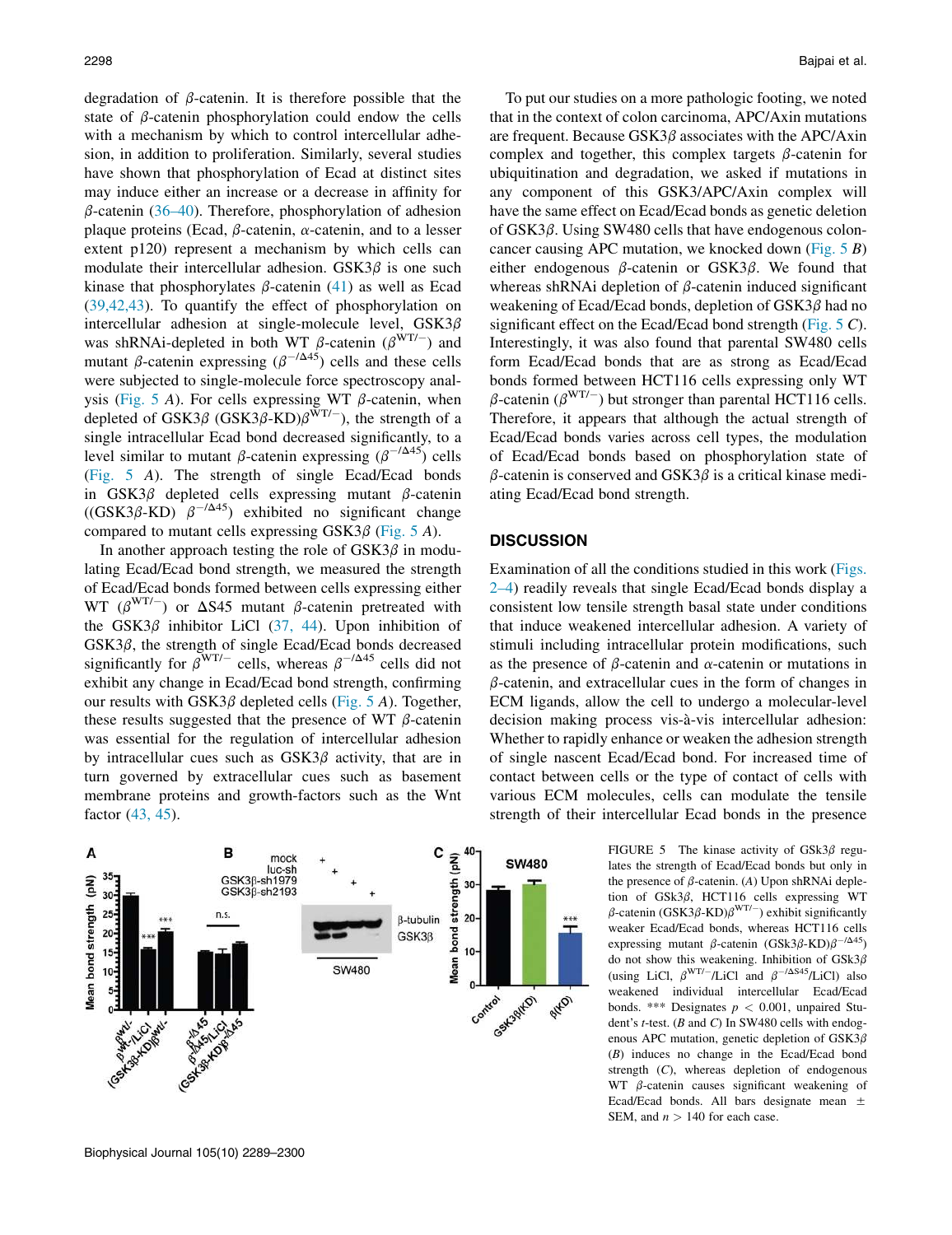of WT  $\beta$ -catenin, whereas expression of  $\Delta S45$   $\beta$ -catenin or the absence of WT  $\beta$ -catenin abrogates this response. Because cells as far apart as HCT116 cells, CHO cells and SW480 cells all exhibit a similar  $\beta$ -catenin-mediated modulation of single Ecad/Ecad bonds, it is likely that like Ecad  $\beta$ -catenin also plays a much conserved role in intercellular adhesion.

These results suggest that for intercellular inside-out signaling to function properly, the presence of WT  $\beta$ -catenin is essential. Apart from  $\beta$ -catenin, kinase activity of key proteins (e.g.,  $GSK3\beta$ , CKI, CKII) also governs the robustness of this inside-out signaling. Because a variety of external cues can modulate the state of  $\beta$ -catenin-related kinases and phosphatases, it is likely that the net adhesion state of a cell is a quorum decision involving all external cues. Although in this work, only the role of substrate biochemistry is investigated, the role of soluble factors may be equally as interesting. Specifically, the role played by Wnt proteins in modulating Ecad/Ecad bond strength via  $GSK3\beta$ -induced  $\beta$ -catenin processing merits further investigation.

Extracellular biochemical cues in the form of ligand presentation can uniquely govern the final mechanical state of Ecad/Ecad bonds, whereas intracellular conditions such as the phosphorylation of adhesion-plaque proteins forms the other level of control over intercellular adhesion. Our results therefore indicate that  $\beta$ -catenin serves as a clutch that facilitates the transition from the low adhesion state of Ecad/ Ecad bond to its strong adhesion state. Moreover, although genetic fusion of  $\alpha$ -catenin to Ecad is enough to strengthen an intracellular Ecad/Ecad bond, the presence of WT  $\beta$ -catenin is essential for the cell to respond to altered ECM ligand. Such a stepped control over the strength of Ecad/ Ecad bonds allows the cells to modulate their global intercellular adhesion. Such a scenario is ideal for efficient control of global intercellular adhesion—both in development as well as in cancer progression.

Our present results generate several intriguing questions in understanding intercellular adhesion modulation. The existence of a single basal level of weak Ecad/Ecad bonds and multilevel strengthening of Ecad/Ecad bonds suggests that a simple transition of the Ecad molecule from one conformation state to another is unlikely. This possibility is further strengthened by the fact that analysis of crystal structures of Ecad- $\beta$ -catenin complexes has not revealed different stable conformations (46,47).

Our results show that intercellular adhesion at the level of single Ecad/Ecad bonds is weakened when colorectal cancer cells (HCT116) that express WT  $\beta$ -catenin were exposed to laminin V but not collagen IV, which are the major ECM components of the basement membrane. However, even though the strength of Ecad/Ecad bonds is weaker when the cells are plated on reconstituted Engelbreth-Holm-Swarm and laminin V (as compared to uncoated substrate or substrate coated with collagen I or collagen IV), it is still higher than the basal-level of adhesion. Thus, the regime of moderate intercellular Ecad/Ecad bonds represents the optimal regime of regulation of intercellular adhesion: Ecad/Ecad bonds are strong enough to maintain the integrity of the epithelial layer and weak enough to allow dynamic modulation in response to various intercellular adhesion cues. Also interesting is the fact that colon-carcinoma derived  $\beta^{WT/-}$  cells (but not  $\beta^{-/\Delta 45}$  cells) plated on collagen I form Ecad/Ecad bonds, which are stronger than Ecad/Ecad bonds formed by cells plated on proteins that comprise the basement membrane of epithelial cells. In contrast, it is known that pancreatic carcinoma cells respond to collagen I by weakening of adherens junctions (48). Tissue-specific pathways therefore seem to govern the ultimate response of cells toward exposure to various ECM substrates.

# SUPPORTING MATERIAL

Three figures are available at http://www.biophysj.org/biophysj/ supplemental/S0006-3495(13)01118-1.

This work was supported by National Institutes of Health (NIH) grants R01GM084204, RO1GM080673, and U54CA143868.

### REFERENCES

- 1. Giampieri, S., C. Manning, ..., E. Sahai. 2009. Localized and reversible TGFbeta signalling switches breast cancer cells from cohesive to single cell motility. Nat. Cell Biol. 11:1287–1296.
- 2. Hidalgo-Carcedo, C., S. Hooper, ..., E. Sahai. 2011. Collective cell migration requires suppression of actomyosin at cell-cell contacts mediated by DDR1 and the cell polarity regulators Par3 and Par6. Nat. Cell Biol. 13:49–58.
- 3. Zhu, B., S. Chappuis-Flament, ., D. Leckband. 2003. Functional analysis of the structural basis of homophilic cadherin adhesion. Biophys. J. 84:4033–4042.
- 4. Chou, J. J., S. Gaemers, ., A. Bax. 2001. A simple apparatus for generating stretched polyacrylamide gels, yielding uniform alignment of proteins and detergent micelles. J. Biomol. NMR. 21:377–382.
- 5. Zimrin, A. B., B. Villeponteau, and T. Maciag. 1995. Models of in vitro angiogenesis: endothelial cell differentiation on fibrin but not matrigel is transcriptionally dependent. Biochem. Biophys. Res. Commun. 213:630–638.
- 6. Shimoyama, Y., A. Nagafuchi, ., S. Hirohashi. 1992. Cadherin dysfunction in a human cancer cell line: possible involvement of loss of  $\alpha$ -catenin expression in reduced cell-cell adhesiveness. Cancer Res. 52:5770–5774.
- 7. Onder, T. T., P. B. Gupta, ., R. A. Weinberg. 2008. Loss of E-cadherin promotes metastasis via multiple downstream transcriptional pathways. Cancer Res. 68:3645–3654.
- 8. Huang, S. H., J. C. Wu, ., S. M. Wang. 1998. Distribution of the cadherin-catenin complex in normal human thyroid epithelium and a thyroid carcinoma cell line. J. Cell. Biochem. 70:330–337.
- 9. Joo, Y. E., J. S. Rew, ., S. J. Kim. 2002. Expression of e-cadherin and catenins in early gastric cancer. J. Clin. Gastroenterol. 35:35–42.
- 10. Czyzewska, J., K. Guzinska-Ustymowicz, ., A. Kemona. 2010. The expression of E-cadherin-catenin complex in patients with advanced gastric cancer: role in formation of metastasis. Folia Histochem. Cytobiol. 48:37–45.